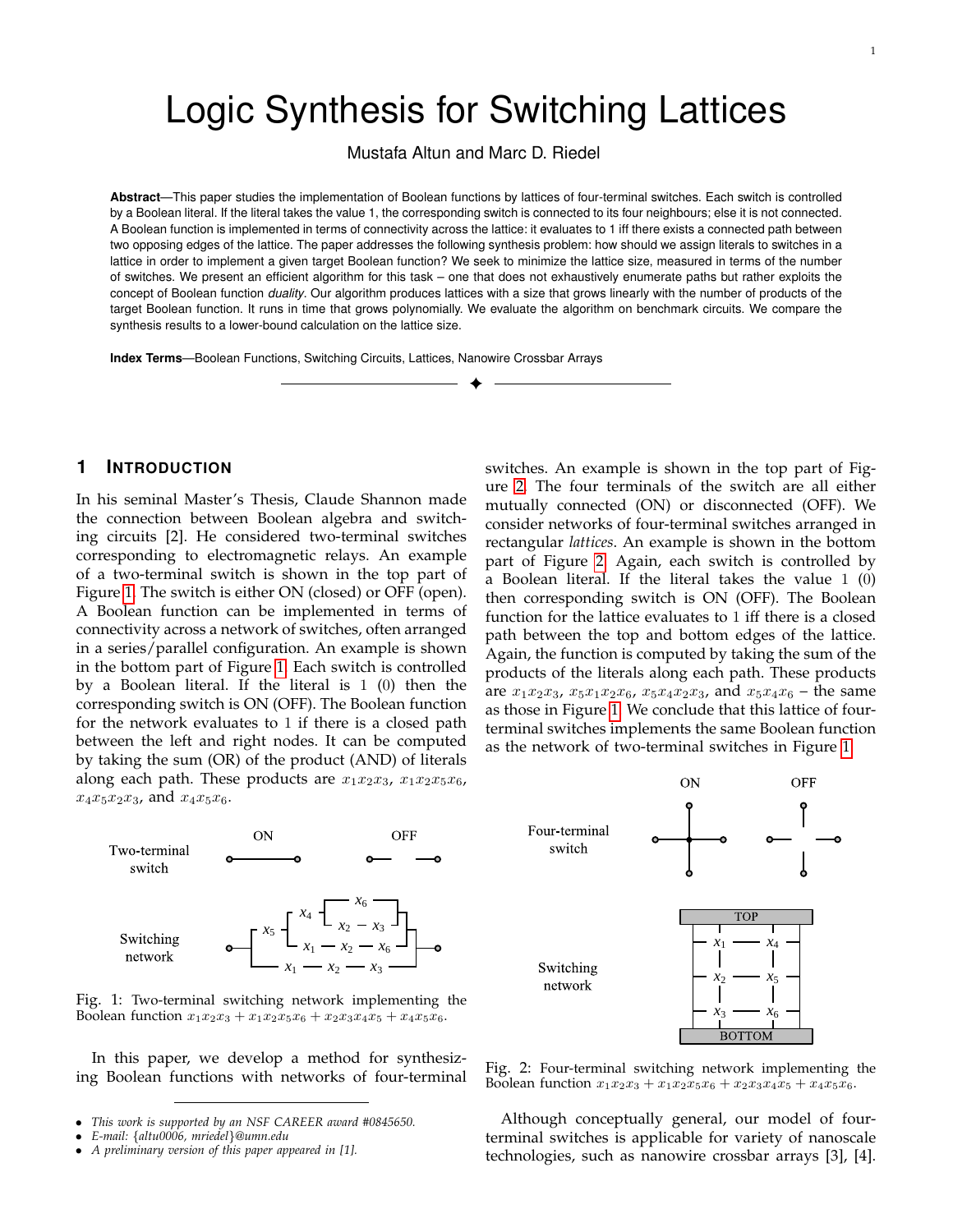It may also be applicable for magnetic and molecular switch-based structures [5], [6]. Throughout the paper we will use a "checkerboard" representation for lattices where black and white sites represent ON and OFF switches, respectively, as illustrated in Figure [3.](#page-1-0) We will discuss the Boolean functions implemented in terms of connectivity between the top and bottom edges as well as connectivity between the left and right edges. (We will refer to these edges as "plates".)



<span id="page-1-0"></span>Fig. 3: A  $3\times3$  four-terminal switch network and its lattice form.

This paper addresses the following synthesis problem: how should we assign literals to switches in a lattice in order to implement a given target Boolean function? Suppose that we are asked to implement the function  $f(x_1, x_2, x_3, x_4) = x_1x_2x_3 + x_1x_4$ . We might consider the lattice in Figure [4\(](#page-1-1)a). The product of the literals in the first column is  $x_1x_2x_3$ ; the product of the literals in the second column is  $x_1x_4$ . We might also consider the lattice in Figure [4\(](#page-1-1)b). The products for its columns are the same as those for (a). In fact, the two lattices implement two different functions, only one of which is the intended target function. To see why this is so, note that we must consider all possible paths, including those shown by the red and blue lines. In (a) the product  $x_1x_2$ corresponding to the path shown by the red line covers the product  $x_1x_2x_3$  so the function is  $f_a = x_1x_2 + x_1x_4$ . In (b) the products  $x_1x_2x_4$  and  $x_1x_2x_3x_4$  corresponding to the paths shown by the red and blue lines are redundant, covered by column paths, so the function is  $f_b = x_1x_2x_3 + x_1x_4.$ 



<span id="page-1-1"></span>Fig. 4: Two 3×2 lattices implementing different Boolean functions.

In this example, the target function is implemented by a  $3 \times 2$  lattice with four paths. If we were given a target function with more products, a larger lattice would likely be needed to implement it; accordingly, we would need to enumerate more paths. Here the problem is that number of paths grows exponentially with the lattice size. Any synthesis method that enumerates paths quickly becomes intractable.

In Section [2,](#page-1-2) we present an efficient algorithm for this task – one that does not exhaustively enumerate paths but rather exploits the concept of Boolean function *duality* [7], [8]. Our algorithm produces lattices with a size that grows linearly with the number of products of the target Boolean function. It runs in time that grows polynomially. In Section [3,](#page-5-0) we derive a lower bound on the size of a lattice required to implement a Boolean function. In Section [4,](#page-8-0) we evaluate our synthesis method on standard benchmark circuits.

## **1.1 Definitions**

**Definition 1** *Consider k independent* **Boolean variables***,*  $x_1, x_2, \ldots, x_k$ . **Boolean literals** are Boolean variables and *their complements, i.e.,*  $x_1, \bar{x}_1, x_2, \bar{x}_2, \ldots, x_k, \bar{x}_k$ *.* 

**Definition 2** *A* **product (P)** *is an AND of literals, e.g.,*  $P = x_1 \bar{x}_3 x_4$ . A **set of a product (SP)** *is a set containing all the product's literals, e.g., if*  $P = x_1 \bar{x}_3 x_4$  *then*  $SP = x_2 \bar{x}_4$  ${x_1, \bar{x}_3, x_4}$ *. A* sum-of-products (SOP) expression *is an OR of products.*

**Definition 3** *A* **prime implicant (PI)** *of a Boolean function* f *is a product that implies* f *such that removing any literal from the product results in a new product that does not imply f.*

**Definition 4** *An* **irredundant sum-of-products expression (ISOP)** *is an SOP, where each product is a PI and no PI can be deleted without changing the Boolean function* f *represented by the expression. Among the SOPs for* f*, one with the minimum number of products is a* **minimum sumof-products expression (MSOP)***.*

**Definition 5** f *and* g *are* **dual Boolean functions** *iff*

$$
f(x_1,x_2,\ldots,x_k)=\overline{g}(\overline{x}_1,\overline{x}_2,\ldots,\overline{x}_k).
$$

*Given an expression for a Boolean function in terms of AND, OR, NOT, 0, and 1, its dual can also be obtained by interchanging the AND and OR operations as well as interchanging the constants 0 and 1. For example, if*  $f(x_1, x_2, x_3) =$  $x_1x_2 + \bar{x}_1x_3$  then  $f^D(x_1, x_2, x_3) = (x_1 + x_2)(\bar{x}_1 + x_3)$ . A *trivial example is that for*  $f = 1$ *, the dual is*  $f^D = 0$ *.* 

# <span id="page-1-2"></span>**2 SYNTHESIS METHOD**

In our synthesis method, a Boolean function is implemented by a lattice according to the connectivity between the top and bottom plates. In order to elucidate our method, we will also discuss connectivity between the left and right plates. Call the Boolean functions corresponding to the top-to-bottom and left-to-right plate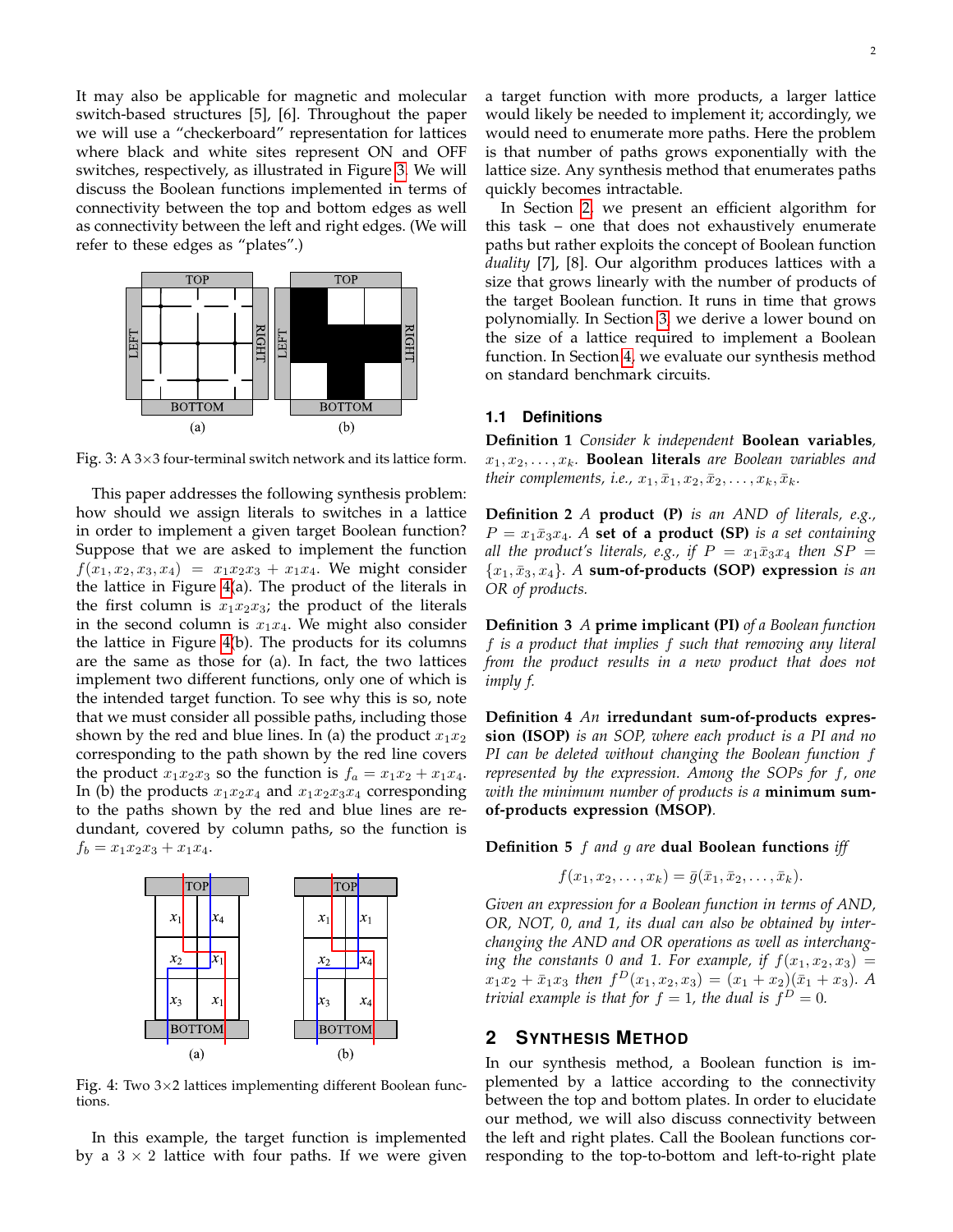connectivities  $f_L$  and  $g_L$ , respectively. As shown in Figure [5,](#page-2-0) each Boolean function evaluates to 1 if there exists a path between corresponding plates, and evaluates to 0 otherwise. Thus,  $f_L$  can be computed as the OR of all top-to-bottom paths, and  $g<sub>L</sub>$  as the OR of all left-to-right paths. Since each path corresponds to the AND of inputs, the paths taken together correspond to the OR of these AND terms, so implement sum-of-products expressions.



<span id="page-2-0"></span>Fig. 5: Relationship between Boolean functionality and paths. (a):  $f_L = 1$  and  $g_L = 0$ . (b):  $f_L = 1$  and  $g_L = 1$ .

**Example 1** *Consider the lattice shown in Figure [6.](#page-2-1) It consists of six switches. Consider the three top-to-bottom paths*  $x_1x_4$ ,  $x_2x_5$ , and  $x_3x_6$ . Consider the four left-to-right paths  $x_1x_2x_3$ ,  $x_1x_2x_5x_6$ ,  $x_4x_5x_2x_3$ , and  $x_4x_5x_6$ . While there are other *possible paths, such as the one shown by the dashed line, all such paths are covered by the paths listed above. For instance, the path*  $x_1x_2x_5$  *shown by the dashed line is covered by the path* x2x<sup>5</sup> *shown by the solid line, and so is redundant. We conclude that the top-to-bottom function is the OR of the three products above,*  $f_L = x_1x_4 + x_2x_5 + x_3x_6$ *, and the left-to-right function is the OR of the four products above,*  $g_L = x_1x_2x_3 + x_1x_2x_5x_6 + x_2x_3x_4x_5 + x_4x_5x_6.$ 



<span id="page-2-1"></span>Fig. 6: A 2×3 lattice with assigned literals.

We address the following logic synthesis problem: given a target Boolean function  $f_T$ , how should we assign literals to the sites in a lattice such that the topto-bottom function  $f_L$  equals  $f_T$ ? More specifically, how can we assign literals such that the OR of all the top-tobottom paths equals  $f_T$ ? In order to solve this problem we exploit the concept of lattice duality, and work with both the target Boolean function and its dual.

Suppose that we are given a target Boolean function  $f_T$  and its dual  $f_T^D$ , both in ISOP form such that

$$
f_T = P_1 + P_2 + \dots + P_n
$$
 and  

$$
f_T^D = P_1' + P_2' + \dots + P_m'
$$

where each  $P_i$  is a prime implicant of  $f_T$ ,  $i = 1, \ldots n$ , and each  $P'_j$  is a prime implicant of  $f_T^D$ ,  $j = 1, \ldots m$ .<sup>[†](#page-2-2)</sup> We use a set representation for the prime implicants:

$$
P_i \rightarrow SP_i, \quad i = 1, 2, \dots, n
$$
  

$$
P'_j \rightarrow SP'_j, \quad j = 1, 2, \dots, m
$$

where each  $SP_i$  is the set of literals in the corresponding product  $P_i$  and each  $SP'_j$  is the set of literals in the corresponding product  $P'_j$ .

#### **2.1 Algorithm**

We first present the synthesis algorithm; then we illustrate it with examples; then we explain why it works.

Above we argued that, in establishing the Boolean function that a lattice implements, we must consider all possible paths. Paradoxically, our method allows us to consider only the *column paths* and the *row paths*, that is to say, the paths formed by straight-line connections between the top and bottom plates and between the left and right plates, respectively. Our algorithm is formulated in terms of the set representation of products and their intersections.

- 1) Begin with  $f_T$  and its dual  $f_T^D$ , both in ISOP form. Suppose that  $f_T$  and  $f_T^D$  have n and m products, respectively.
- 2) Start with an  $m \times n$  lattice. Assign each product of  $f_T$  to a column and each product of  $f_T^D$  to a row.
- 3) Compute intersection sets for every site, as shown in Figure [7.](#page-3-0)
- 4) Arbitrarily select a literal from an intersection set and assign it to the corresponding site.

The proposed implementation technique is illustrated in Figure [7.](#page-3-0) The technique implements  $f_T$  with an  $m \times n$ lattice where  $n$  and  $m$  are the number of products of  $f_T$  and  $f_T^D$ , respectively. Each of the *n* column paths implements a product of  $f_T$  and each of the  $m$  row paths implements a product of  $f_T^D$ . As we explain in the next section, the resulting lattice implements  $f_T$  and  $f_T^D$  as the top-to-bottom and left-to-right functions, respectively. None of the paths other than the column and row paths need be considered.

We present a few examples to elucidate our algorithm.

**Example 2** *Suppose that we are given the following target function*  $f_T$  *in ISOP form:* 

$$
f_T = x_1 x_2 + x_1 x_3 + x_2 x_3.
$$

<span id="page-2-2"></span><sup>†</sup>. Here ' is used to distinguish symbols. It does *not* indicate negation.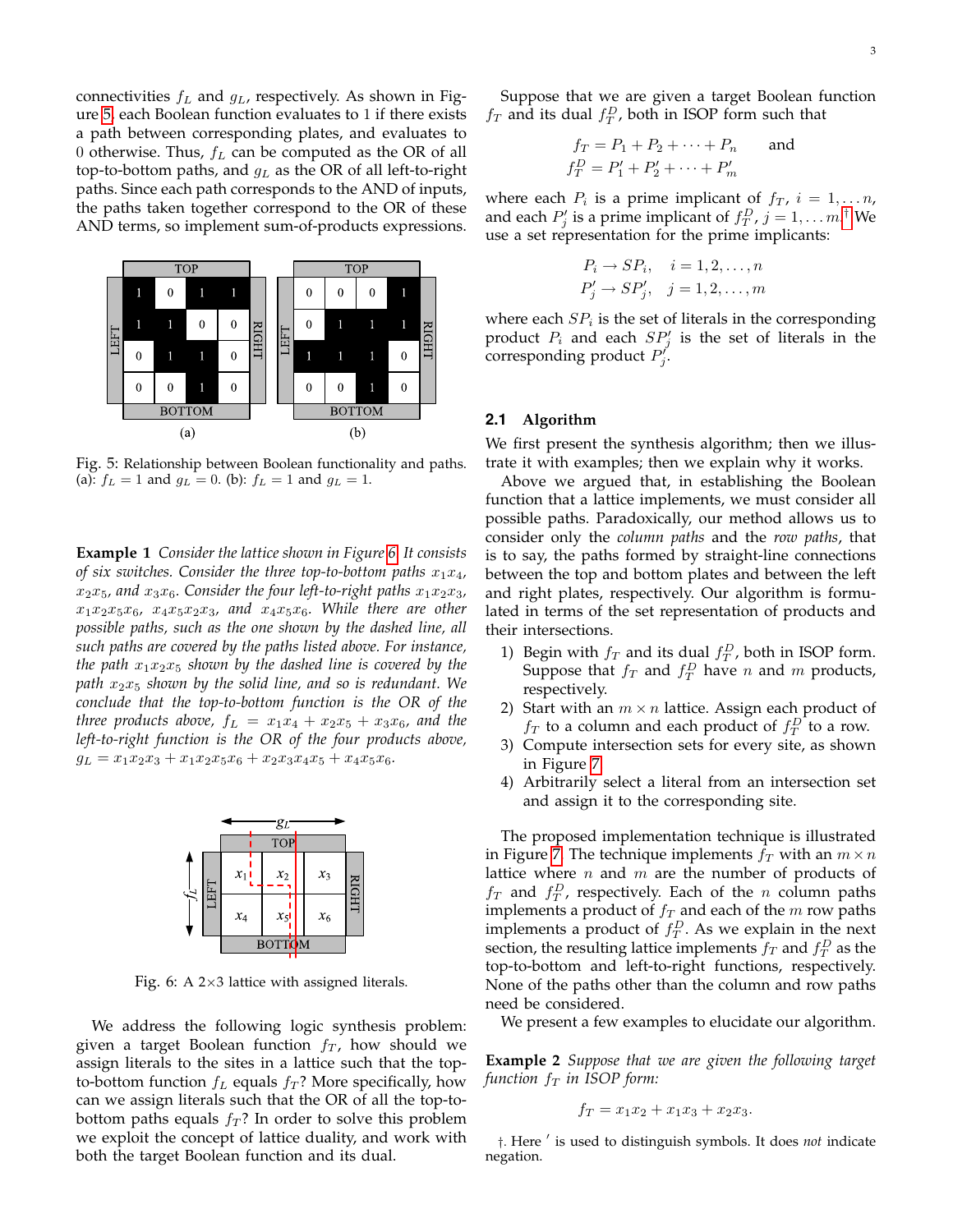

<span id="page-3-0"></span>Fig. 7: Proposed implementation technique.

We compute its dual  $f_T^D$  in ISOP form:

$$
f_T^D = (x_1 + x_2)(x_1 + x_3)(x_2 + x_3),
$$
  
\n
$$
f_T^D = x_1x_2 + x_1x_3 + x_2x_3.
$$

*We have:*

$$
SP_1 = \{x_1, x_2\},
$$
  $SP_2 = \{x_1, x_3\},$   $SP_3 = \{x_2, x_3\},$   
\n $SP'_1 = \{x_1, x_2\},$   $SP'_2 = \{x_1, x_3\},$   $SP'_3 = \{x_2, x_3\}.$ 



<span id="page-3-1"></span>Fig. 8: Implementing  $f_T = x_1x_2+x_1x_3+x_2x_3$ . (a): Lattice sites with corresponding sets. (b): Lattice sites with corresponding literals.

*Figure [8](#page-3-1) shows the implementation of the target function. Grey sites represent sets having more than one literal; which literal is selected for these sites is arbitrary. For example, selecting*  $x_2, x_3, x_3$  *instead of*  $x_1, x_1, x_2$  *does not change*  $f_L$ *and* gL*. In order to implement the target function, we only use column paths; these are shown by the solid lines. All other paths are, in fact, redundant. Indeed there are a total of 9 top-to-bottom paths: the 3 column paths and 6 other paths; however all other paths are covered by the column paths.* For example, the path  $x_1x_2x_3$  *shown by the dashed line is a redundant path covered by the column paths. The lattice implements the top-to-bottom and left-to-right functions*  $f_L$  =  $f_T = x_1x_2 + x_1x_3 + x_2x_3$  and  $g_L = f_T^D = x_1x_2 + x_1x_3 + x_2x_3$ , *respectively.*

**Example 3** *Suppose that we are given the following target function*  $f_T$  *in ISOP form:* 

$$
f_T = x_1 x_2 x_3 + x_1 x_4 + x_1 x_5.
$$

We compute its dual  $f_T^D$  in ISOP form:

$$
f_T^D = (x_1)(x_2 + x_4 + x_5)(x_3 + x_4 + x_5).
$$
  
\n
$$
f_T^D = x_1 + x_2x_4x_5 + x_3x_4x_5.
$$

*We have:*

$$
SP_1 = \{x_1, x_2, x_3\}, \quad SP_2 = \{x_1, x_4\}, \quad SP_3 = \{x_1, x_5\},
$$
  

$$
SP'_1 = \{x_1\}, \quad SP'_2 = \{x_2, x_4, x_5\}, \quad SP'_3 = \{x_3, x_4, x_5\}.
$$



<span id="page-3-2"></span>Fig. 9: Implementing  $f_T = x_1x_2x_3 + x_1x_4 + x_1x_5$ . (a): Lattice sites with corresponding sets. (b): Lattice sites with corresponding literals.

*Figure [9](#page-3-2) shows the implementation of the target function. In this example, all the intersection sets are singletons, so the choice of which literal to assign is clear. The lattice implements*  $f_L = f_T = x_1x_2x_3 + x_1x_4 + x_1x_5$  and  $g_L = f_T^D = x_1 + x_2x_3 + x_1x_4 + x_2x_5$  $x_2x_4x_5 + x_3x_4x_5$ 

We give another example, this one somewhat more complicated.

**Example 4** Suppose that  $f_T$  and  $f_T^D$  are given in ISOP form *as follows:*

$$
f_T = x_1 \bar{x}_2 x_3 + x_1 \bar{x}_4 + x_2 x_3 \bar{x}_4 + x_2 x_4 x_5 + x_3 x_5
$$
 and  

$$
f_T^D = x_1 x_2 x_5 + x_1 x_3 x_4 + x_2 x_3 \bar{x}_4 + \bar{x}_2 \bar{x}_4 x_5.
$$

*Figure [10](#page-4-0) shows the implementation of the target function. Grey sites represent intersection sets having more than one literal. For these sites, selection of the final literal is arbitrary. The result is*  $f_L = f_T = x_1 \bar{x}_2 x_3 + x_1 \bar{x}_4 + x_2 x_2 \bar{x}_4 + x_2 x_4 x_5 +$  $x_3x_5$  and  $g_L = f_T^D = x_1x_2x_5 + x_1x_3x_4 + x_2x_3\bar{x}_4 + \bar{x}_2\bar{x}_4x_5.$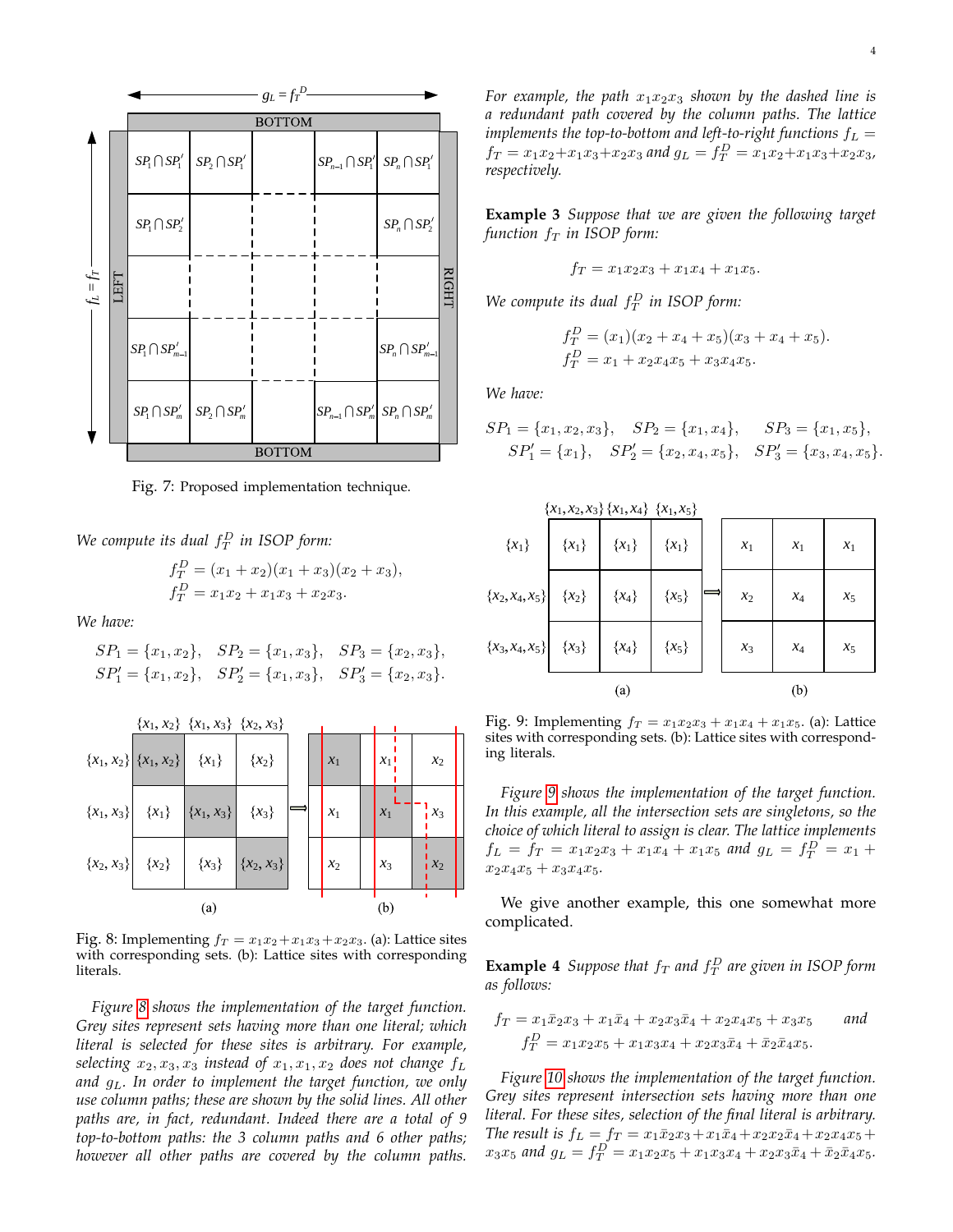

<span id="page-4-0"></span>Fig. 10: Implementing  $f_T = x_1\bar{x}_2x_3 + x_1\bar{x}_4 + x_2x_2\bar{x}_4 + x_2x_4x_5 +$  $x_3x_5.$ 

#### **2.2 Proof of Correctness**

We present a proof of correctness of the synthesis method. Since our method does not enumerate paths, we must answer the question: for the top-to-bottom lattice function, how do we know that all paths other than the column paths are redundant? The following theorem answers this question. It pertains to the lattice functions and their duals.

<span id="page-4-2"></span>**Theorem 1** *If we can find two dual functions* f *and* f <sup>D</sup> *that are implemented as subsets of all top-to-bottom and left-to*right paths, respectively, then  $f_L = f$  and  $g_L = f^D$ .

Before presenting the proof, we provide some examples to elucidate the theorem.

**Example 5** *We analyze the two lattices shown in Figure [11.](#page-4-1)*

**Lattice (a):** *The top-to-bottom paths shown by the red lines implement*  $f = x_1x_2 + \bar{x}_1x_3$ *. The left-to-right paths shown by the blue lines implement*  $g = x_1x_3 + \bar{x}_1x_2$ *. Since*  $g = f<sup>D</sup>$ , we can apply Theorem [1:](#page-4-2)  $f<sub>L</sub> = f = x<sub>1</sub>x<sub>2</sub> + \bar{x}<sub>1</sub>x<sub>3</sub>$ and  $g_L = f^D = x_1x_3 + \bar{x}_1x_2$ . Relying on the theorem, we *obtain the functions* without *examining all possible paths. Let us check the result by using the formal definition of* f<sup>L</sup> *and* gL*, namely the OR of all corresponding paths. Since there are 9 total top-to-bottom paths,*  $f_L = x_1x_1\bar{x}_1 + x_1x_1x_2x_2 + x_1x_1x_2x_3\bar{x}_1 + x_3x_2x_1\bar{x}_1 +$  $x_3x_2x_2 + x_3x_2x_3\bar{x}_1 + x_3x_3\bar{x}_1 + x_3x_3x_2x_2 + x_3x_3x_2x_1\bar{x}_1$ which is equal to  $x_1x_2 + \bar{x}_1x_3$ . Thus all the top-to*bottom paths but the paths shown by the red lines are redundant. Since there are 9 total left-to-right paths,*  $g_L = x_1x_3x_3 + x_1x_3x_2x_3 + x_1x_3x_2x_2\overline{x}_1 + x_1x_2x_3x_3 +$  $x_1x_2x_3 + x_1x_2x_2\bar{x}_1 + \bar{x}_1x_2x_2x_3x_3 + \bar{x}_1x_2x_2x_3 + \bar{x}_1x_2\bar{x}_1$ *which is equal to*  $x_1x_3 + \bar{x}_1x_2$ *. Thus all the left-to-right paths but the paths shown by the blue lines are redundant. So Theorem [1](#page-4-2) holds for this example.*

**Lattice (b):** *The top-to-bottom paths shown by the red lines implement*  $f = x_1x_2x_3 + x_1x_4 + x_1x_5$ *. The left-to-right paths* 

*shown by the blue lines implement*  $g = x_1 + x_2x_4x_5 + x_3x_4x_5$ *. Since*  $g = f<sup>D</sup>$ , we can apply Theorem [1:](#page-4-2)  $f<sub>L</sub> = f = x<sub>1</sub>x<sub>2</sub>x<sub>3</sub> +$  $x_1x_4 + x_1x_5$  and  $g_L = f^D = x_1 + x_2x_4x_5 + x_3x_4x_5$ . Again, *we see that Theorem [1](#page-4-2) holds for this example.*



<span id="page-4-1"></span>Fig. 11: Examples to illustrate Theorem [1.](#page-4-2)

*Proof of Theorem [1](#page-4-2)*: If  $f(x_1, x_2, ..., x_k) = 1$  then  $f_L = 1$ . From the definition of duality, if  $f(x_1, x_2, \ldots, x_k) = 0$ then  $g(\bar{x}_1, \bar{x}_2, \dots, \bar{x}_k) = f(x_1, x_2, \dots, x_k) = 1$ . This means that there is a left-to-right path consisting of all 0's; accordingly,  $f_L = 0$ . Thus, we conclude that  $f_L = f$ . Following the same argument for  $g$ , we conclude that  $g_L = f^D$ .  $D$ .

Theorem [1](#page-4-2) provides a constructive method for synthesizing lattices with the requisite property, namely that the top-to-bottom and left-to-right functions  $f_T$  and  $f_T^D$ are duals, and each column path of the lattice implements a product of  $f_T$  and each row path implements a product of  $f_T^D$ .

We begin by lining up the products of  $f_T$  as the column headings and the products of  $f_T^D$  as the row headings. We compute intersection sets for every lattice site. We arbitrarily select a literal from each intersection set and assign it to the corresponding site. The following lemma and theorem explain why we can make such an arbitrary selection.

Suppose that functions  $f(x_1, x_2, \ldots, x_k)$  and  $f^D(x_1, x_2, \ldots, x_k)$  are given in ISOP form such that

$$
f = P_1 + P_2 + \dots + P_n \quad \text{and}
$$

$$
f^D = P'_1 + P'_2 + \dots + P'_m
$$

where each  $P_i$  is a prime implicant of  $f$ ,  $i = 1, \ldots n$ , and each  $P'_j$  is a prime implicant of  $f^D$ ,  $j = 1, \ldots m$ . Again, we use a set representation for the prime implicants:

<span id="page-4-3"></span>
$$
P_i \rightarrow SP_i, \quad i = 1, 2, \dots, n
$$
  

$$
P'_j \rightarrow SP'_j, \quad j = 1, 2, \dots, m
$$

where each  $SP_i$  is the set of literals in the corresponding product  $P_i$  and each  $SP'_j$  is the set of literals in the corresponding product  $P'_j$ . Suppose that  $SP_i$  and  $SP'_j$ have  $z_i$  and  $z'_j$  elements, respectively. We first present a property of dual Boolean functions from [7]: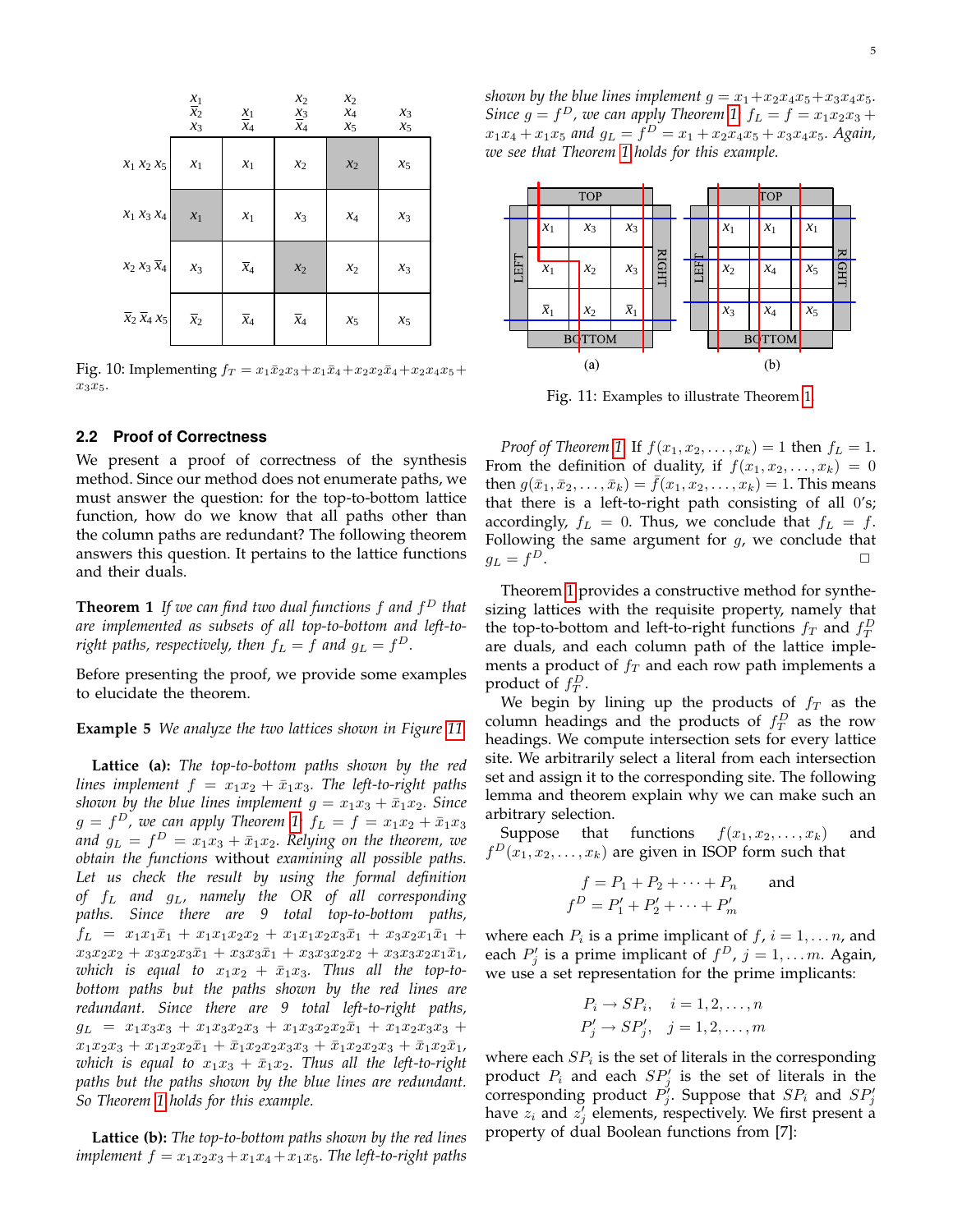**Lemma 1** *Dual pairs* f *and* f <sup>D</sup> *must satisfy the condition*

$$
SP_i \cap SP'_j \neq \emptyset
$$
 for every  $i = 1, 2, ..., n$  and  $j = 1, 2, ..., m$ .

*Proof:* The proof is by contradiction. Suppose that we focus on one product  $P_i$  from f and assign all its literals, namely those in the set  $SP_i$ , to 0. In this case  $f^D = 0$ . However if there is a product  $P'_j$  of  $f^D$  such that  $SP'_{j} \cap SP_{i} = \emptyset$ , then we can always make  $P'_{j}$  equal 1 because  $SP'_{j}$  does not contain any literals that have been previously assigned to 0. If follows that  $f^D = 1$ , a contradiction.  $\Box$ 

<span id="page-5-1"></span>**Theorem 2** *Assume* f *and* f <sup>D</sup> *are in ISOP form. For any product* P<sup>i</sup> *of* f*, there exist* m *non-empty intersection sets,*  $(SP_i \cap SP'_1), (SP_i \cap SP'_2), \ldots, (SP_i \cap SP'_m)$ . Among these  $m$  *sets, there must be at least*  $z_i$  *single-element disjoint sets.* These single-element sets include all  $z_i$  literals of  $P_i$ .

*We can make the same claim for products of* f <sup>D</sup>*: for any product* P 0 j *of* f <sup>D</sup> *there exist* n *non-empty intersection sets,*  $(SP_j' \cap SP_1), (SP_j' \cap SP_2), \ldots, (SP_j' \cap SP_n)$ . Among these n *sets there must be at least* z 0 j *single-element disjoint sets that* each represents one of the  $z_j^j$  literals of  $P'_j$ .

Before proving the theorem we elucidate it with examples.

**Example 6** *Suppose we are given a target function*  $f<sub>T</sub>$  *and its dual* f D T *in ISOP form such that*

$$
f_T = x_1 \bar{x}_2 + \bar{x}_1 x_2 x_3
$$
 and  $f_T^D = x_1 x_2 + x_1 x_3 + \bar{x}_1 \bar{x}_2$ .

*Thus,*

$$
SP_1 = \{x_1, \bar{x}_2\},
$$
  $SP_2 = \{\bar{x}_1, x_2, x_3\},$   
\n $SP'_1 = \{x_1, x_2\},$   $SP'_2 = \{x_1, x_3\},$   $SP'_3 = \{\bar{x}_1, \bar{x}_2\}.$ 

*Let us apply Theorem [2](#page-5-1) for*  $SP_2$  ( $z_2 = 3$ ).

$$
SP_2 \cap SP_1' = \{x_2\}, \ SP_2 \cap SP_2' = \{x_3\}, \ SP_2 \cap SP_3' = \{\bar{x}_1\}.
$$

*Since these three sets are all the single-element disjoint sets of the literals of* SP2*, Theorem [2](#page-5-1) is satisfied.*

**Example 7** Suppose we are given a target function  $f<sub>T</sub>$  and *its dual* f D T *in ISOP form such that*

$$
f_T = x_1x_2 + x_1x_3 + x_2x_3
$$
 and  $f_T^D = x_1x_2 + x_1x_3 + x_2x_3$ .

*Thus,*

$$
SP_1 = \{x_1, x_2\}, \quad SP_2 = \{x_1, x_3\}, \quad SP_3 = \{x_2, x_3\},
$$
  
\n $SP'_1 = \{x_1, x_2\}, \quad SP'_2 = \{x_1, x_3\}, \quad SP'_3 = \{x_2, x_3\}.$ 

Let us apply Theorem [2](#page-5-1) for  $SP'_1$  ( $z'_1 = 2$ ).

$$
SP'_1 \cap SP_1 = \{x_1, x_2\}, SP'_1 \cap SP_2 = \{x_1\}, SP'_1 \cap SP_3 = \{x_2\}.
$$

*Since*  $\{x_1\}$  *and*  $\{x_2\}$ *, the single-element disjoint sets of the literals of SP'<sub>1</sub>, are among these sets, Theorem [2](#page-5-1) is satisfied.* 

*Proof of Theorem [2](#page-5-1)*: The proof is by contradiction. Consider a product  $P_i$  of  $f$  such that  $SP_i = \{x_1, x_2, \ldots, x_{z_i}\}.$ 

For one of the elements of  $SP_i$ , say  $x_1$ , assume that none of the intersection sets  $(SP_i \cap SP'_1), (SP_i \cap SP'_2), \ldots, (SP_i \cap$  $SP'_m$ ) are  $\{x_1\}$ . This means that if we extract  $x_1$  from  $SP_i$  then the new set  $\{x_2, \ldots, x_{z_i}\}$  also has non-empty intersections with every  $SP'_{j}$ . Note that that the product  $x_2x_3 \ldots x_{z_i}$  is one of the products of f. This product covers  $P_i$ . However in an ISOP there is no product that covers another. So we have a contradiction.  $\Box$ 

From Lemma [1](#page-4-3) we know that none of the lattice sites will have an empty intersection set. Theorem [2](#page-5-1) states that the intersection sets of a product include single-element sets for *all* of its literals. So the corresponding column or row has always all literals of the product regardless of the final literal selections from multiple-element sets. Thus we obtain a lattice whose column paths and row paths implement  $f_T$  and  $f_T^D$ , respectively.

## <span id="page-5-0"></span>**3 A LOWER BOUND ON THE LATTICE SIZE**

In this section, we propose a lower bound on the size of any lattice implementing a Boolean function. Although it is a weak lower bound, it allows us to gauge the effectiveness of our synthesis method. The bound is predicated on the maximum length of any path across the lattice. The length of such a path is bounded from below by the maximum number of literals in terms of an ISOP expression for the function.

#### **3.1 Preliminaries**

**Definition 6** *Let the* **weight** *of an SOP expression be the maximum number of literals in terms of the expression.*

A Boolean function might have several different ISOP expressions and these might have different weights. Among all the different expressions, we need the one with the smallest weight for our lower bound. (We need only consider ISOP expressions; every SOP expression is covered by an ISOP expression of equal or lesser weight.)

Consider a target Boolean function  $f_T$  and its dual  $f_T^D$ , both in ISOP form. We will use v and y to denote the minimum weights of  $f_T$  and  $f_T^D$ , respectively. For example, if  $v = 3$  and  $y = 5$ , this means that every ISOP expression for  $f_T$  includes terms with 3 literals or more, and every ISOP expression for  $f_T^D$  includes terms with 5 literals or more. Our lower bound, described in the next section by Theorem [4,](#page-8-1) consists of inequalities on  $v$  and y. We first illustrate how it works with an example.

<span id="page-5-2"></span>**Example 8** *Consider two target Boolean functions*  $f_{T1}$  =  $x_1x_2x_3+x_1x_4+x_1x_5$  and  $f_{T2} = x_1x_2x_3+\overline{x}_1\overline{x}_2x_4+x_2x_3x_4$ , and their duals  $f_{T1}^D = x_1 + x_2x_4x_5 + x_3x_4x_5$  and  $f_{T2}^D =$  $x_1x_4 + \bar{x}_1x_2 + \bar{x}_2x_3$ . These expressions are in all ISOP form *with minimum weights. Since each expressions consists of three products, the synthesis method described in Section [2](#page-1-2) implements each target function with a*  $3 \times 3$  *lattice.* 

*Examining the expressions, we see that the weights of*  $f_{T1}$ and  $f_{T2}$  are  $v_1 = 3$  and  $v_2 = 3$ , respectively, and the weights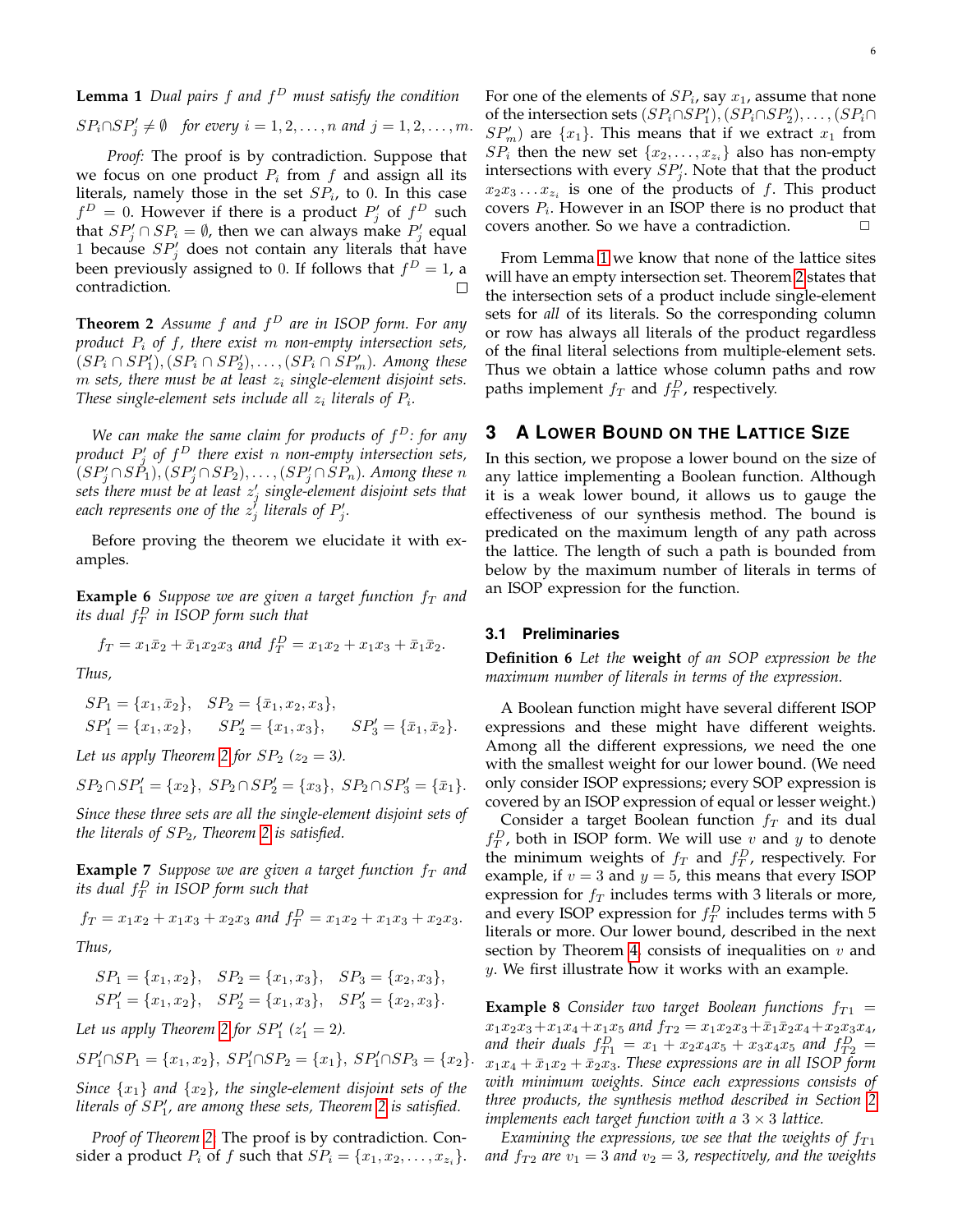of  $f_{T1}^D$  and  $f_{T2}^D$  are  $y_1 = 3$  and  $y_2 = 2$ , respectively. Our *lower bounds based on these values are*  $3 \times 3$  *for f*<sub>T1</sub> *and*  $3 \times 2$  for  $f_{T2}$ . Thus, the lower bound for  $f_{T2}$  suggests that *our synthesis method might not be producing optimal results. Indeed, Figure* [12](#page-6-0) *shows minimum-sized lattices for for*  $f_{T1}$ *and*  $f_{T2}$ *. Here the*  $3 \times 2$  *lattice for*  $f_{T2}$  *was obtained through exhaustive search.*



<span id="page-6-0"></span>Fig. 12: Minimum-sized lattices (a):  $f_L = f_{T1} = x_1x_2x_3 +$  $x_1x_4 + x_1x_5$ . (b):  $f_L = f_{T2} = x_1x_2x_3 + \bar{x}_1\bar{x}_2x_4 + x_2x_3x_4$ .

Since we implement Boolean functions in terms of topto-bottom connectivity across the lattice, it is apparent that we cannot implement a target function  $f<sub>T</sub>$  with topto-bottom paths consisting of fewer than  $v$  literals, where  $v$  is the minimum weight of an ISOP expression for  $f_T$ . The following theorem explains the role of y, the minimum weight of f D T . It is based on *eight-connected* paths.

**Definition 7** *An* **eight-connected path** *consists of both directly and diagonally adjacent sites.*

An example is shown in Figure [13.](#page-6-1) Here the paths  $x_1x_4x_8$  and  $x_3x_6x_5x_8$  shown by red and blue lines are both eight-connected paths; however only the blue one is four-connected.

Recall that  $f_L$  and  $g_L$  are defined as the OR of all four-connected top-to-bottom and left-to-right paths, respectively. (A lattice implements a given target function  $f_T$  if  $f_L = f_T$ .) We define  $f_{L-8}$  and  $g_{L-8}$  to be the OR of all eight-connected top-to-bottom and left-to-right paths, respectively.



<span id="page-6-3"></span><span id="page-6-1"></span>Fig. 13: A lattice with eight-connected paths.

**Theorem 3** *The functions*  $f<sub>L</sub>$  *and*  $g<sub>L−8</sub>$  *are duals. The functions*  $f_{L-8}$  *and*  $g_L$  *duals.* 

Before proving the theorem, we elucidate it with an example.

**Example 9** *Consider the lattice shown in Figure [14.](#page-6-2) Here*  $f_L$  *is the OR of 3 top-to-bottom four-connected paths*  $x_1x_4$ ,  $x_2x_5$ , and  $x_3x_6$ ;  $g_L$  is the OR of 4 left-to-right four-connected *paths*  $x_1x_2x_3$ ,  $x_1x_2x_5x_6$ ,  $x_4x_5x_2x_3$ , and  $x_4x_5x_6$ ;  $f_{L-8}$  *is the OR of 7 eight-connected top-to-bottom paths*  $x_1x_4$ ,  $x_1x_5$ , x2x4*,* x2x5*,* x2x6*,* x3x5*, and* x3x6*; and* gL−<sup>8</sup> *is the OR of 8*  $eight$ -connected left-to-right paths  $x_1x_2x_3$ ,  $x_1x_2x_6$ ,  $x_1x_5x_3$ ,  $x_1x_5x_6, x_4x_2x_3, x_4x_2x_6, x_4x_5x_3,$  and  $x_4x_5x_6$ *. We can easily*  $$ *Theorem [3](#page-6-3) holds true for this example.*

|            | TOP           |       |       |   |  |
|------------|---------------|-------|-------|---|--|
| <b>EFT</b> | $x_1$         | $x_2$ | $x_3$ | Š |  |
|            | $x_4$         | $x_5$ | $x_6$ |   |  |
|            | <b>BOTTOM</b> |       |       |   |  |

<span id="page-6-2"></span>Fig. 14: A  $2\times3$  lattice with assigned literals.

*Proof of Theorem* [3](#page-6-3): We consider two cases, namely  $f_L$  = 1 and  $f_L = 0$ .



<span id="page-6-4"></span>Fig. 15: Conceptual proof of Theorem [3.](#page-6-3)

**Case 1:** If  $f_L(x_1, x_2, ..., x_k) = 1$ , there must be a four-connected path of 1's between the top and bottom plates. If we complement all the inputs  $(1 \rightarrow 0, 0 \rightarrow$ 1), these four-connected 1's become 0's and vertically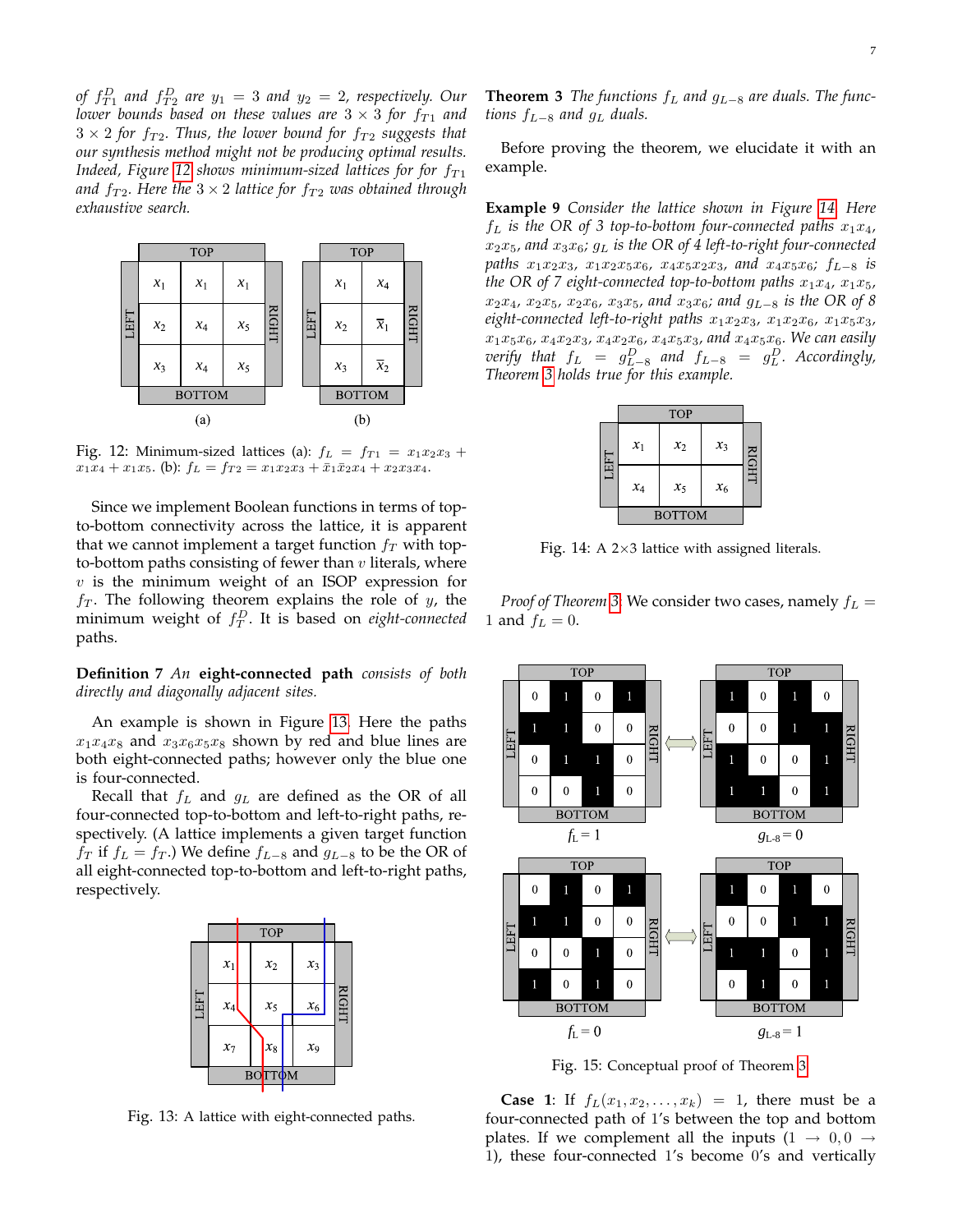separate the lattice into two parts. Therefore no eightconnected path of 1's exists between the left and right plates; accordingly,  $g_{L-8}(\bar{x}_1, \bar{x}_2, \ldots, \bar{x}_k) = 0$ . As a result  $\bar{g}_{L-8}(\bar{x}_1, \bar{x}_2, \ldots, \bar{x}_k) = f_L(x_1, x_2, \ldots, x_k) = 1$ 

**Case 2:** If  $f_L(x_1, x_2, ..., x_k) = 0$ , there must be an eight-connected path of 0's between the left and right plates. If we complement all the inputs, these eight-connected 0's become 1's; accordingly,  $g_{L-8}(\bar{x}_1, \bar{x}_2, \dots, \bar{x}_k)$  = 1. As a result  $\bar{g}_{L-8}(\bar{x}_1, \bar{x}_2, \ldots, \bar{x}_k) = f_L(x_1, x_2, \ldots, x_k) = 0$ 

Figure [15](#page-6-4) illustrates the two cases. Taken together, the two cases prove that  $f<sub>L</sub>$  and  $g<sub>L−8</sub>$  are duals. With inverse reasoning we can prove that  $f_{L-8}$  and  $g_L$  are duals.  $□$ 

Theorem [3](#page-6-3) tells us that the products of  $f_T^D$  are implemented with eight-connected left-to-right paths. Now consider *y*, the weight of  $f_T^D$ . We know that we cannot implement  $f_T^D$  with eight-connected right-to-left paths having fewer than  $y$  literals. Consider  $v$ , the weight of  $f_T$ . We know that we cannot implement  $f_T$  with four-connected top-to-bottom paths having fewer than v literals.

Returning to the functions in Example [8,](#page-5-2) we can now prove that lower bounds on the lattice sizes are 9 ( $3 \times 3$ ) for  $f_{T1}$ , and 6 (3 × 2) for  $f_{T2}$ . Since  $v_1 = 3$  and  $y_1 = 3$ for  $f_{T1}$ , a  $3 \times 3$  lattice is a minimum-size lattice that has four-connected top-to-bottom and eight-connected leftto-right paths of at least 3 literals, respectively. Since  $v_2 =$ 3 and  $y_2 = 2$  for  $f_{T2}$ , a  $3 \times 2$  lattice is a minimum-size lattice that has four-connected top-to-bottom and eightconnected left-to-right paths of at least 3 and 2 literals, respectively.

Based on these preliminaries, we now formulate the lower bound.

#### **3.2 Lower Bound**

Consider a target Boolean function  $f_T$  and its dual  $f_T^D$ , both in ISOP form. Recall that  $v$  and  $y$  are defined as the minimum weights of  $f_T$  and  $f_T^D$ , respectively. Our lower bound is based on the observation that a minimum-size lattice must have a four-connected top-to-bottom path with at least  $v$  literals and an eight-connected left-toright path with at least  $y$  literals. Since the functions are in ISOP form, all products of  $f_T$  and  $f_T^D$  are irredundant, i.e., not covered by other products. Therefore, we need only consider irredundant paths:

**Definition 8** *A path between plates is* **irredundant** *if removing any site from the path does not result in another path between plates.*

We bound the length of irredundant paths. For example, the length of an eight-connected left-to-right path in a  $3 \times 3$  lattice is at most 3. Accordingly, no Boolean function with  $y$  greater than 3 can be implemented by a  $3 \times 3$  lattice. Figure [16](#page-7-0) shows eight-connected left-toright paths in a  $3 \times 3$  lattice. The path in (a) consists of 3 sites. The path in (b) consists of 4 sites; however it is a redundant path – removing the site indicated by  $\times$ results in the path in (a).

The following simple lemmas pertain to irredundant paths of a lattice.



<span id="page-7-0"></span>Fig. 16: Lattices with (a) irredundant paths and (b) redundant paths.

<span id="page-7-2"></span>**Lemma 2** *An irredundant top-to-bottom path of a lattice contains exactly one site from the topmost row and exactly one site from the bottommost row. An irredundant left-to-right path of a lattice contains exactly one site from the leftmost column and exactly one site from the rightmost column.*

*Proof:* All sites in the first row of a lattice are connected through the top plate. Therefore we do not need a path to connect any two sites in this row; such a path is redundant. Similarly for the last row. Similarly for the first and last columns.  $\Box$ 

<span id="page-7-1"></span>**Lemma 3** *An irredundant four-connected path of a lattice contains at most 3 of 4 sites in any*  $2 \times 2$  *sub-lattice. An irredundant eight-connected path of a lattice contains at most 2 of 4 sites in any*  $2 \times 2$  *sub-lattice.* 

*Proof:* In order to connect any 2 sites of a  $2 \times 2$  sublattice with a four-connected path, we need at most 3 sites of the sub-lattice. Similarly, in order to connect any 2 sites of a  $2 \times 2$  sub-lattice with an eight-connected path, we need at most 2 sites of the sub-lattice.  $\Box$ 

Figure [17](#page-8-2) shows examples illustrating Lemma [3.](#page-7-1) The lattice in (a) has a four-connected top-to-bottom path. This path contains 4 of the 4 sites in the  $2 \times 2$  sublattice encircled in red. Lemma [3](#page-7-1) tells us that the path in (a) is redundant. Indeed, the site marked by  $\times$  can be removed. The lattice in (b) has an eight-connected leftto-right path. This path contains 3 of 4 sites in the  $2 \times 2$ sub-lattice encircled in red. Lemma [3](#page-7-1) tells us that the path in in (b) is redundant. Indeed the site marked by  $\times$  can be removed.

From Lemmas [2](#page-7-2) and [3,](#page-7-1) we have the following theorem consisting of two inequalities. The first inequality states that the weight of  $f<sub>T</sub>$  is equal to or less than the maximum number of sites in any four-connected top-tobottom path. The second inequality states that the weight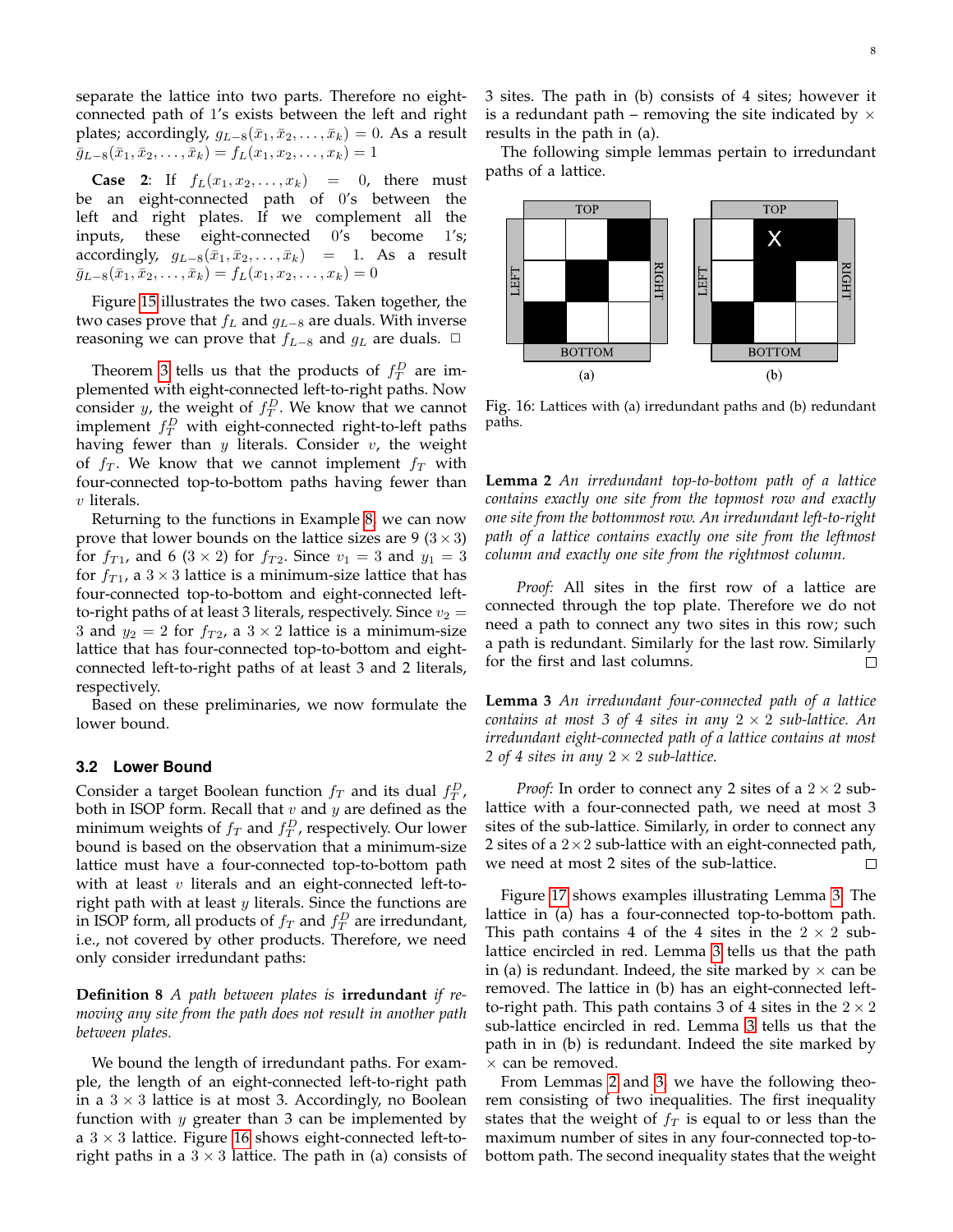

<span id="page-8-2"></span>Fig. 17: Examples to illustrate Lemma [3.](#page-7-1)

of  $f_T^D$  is less than or equal to the maximum number of sites in any eight-connected left-to-right path.

<span id="page-8-1"></span>**Theorem 4** *If a target Boolean function*  $f<sub>T</sub>$  *is implemented by an*  $R \times C$  *lattice then the following inequalities must be satisfied:*

$$
v \le \begin{cases} R, & \text{if } R \le 2 \text{ or } C \le 1 \\ 3\left\lceil \frac{R-2}{2} \right\rceil \left\lceil \frac{C}{2} \right\rceil + \frac{2+(-1)^R + (-1)^C}{2}, & \text{if } R > 2 \text{ and } C > 1, \end{cases}
$$
\n
$$
y \le \begin{cases} C, & \text{if } R \le 3 \text{ or } C \le 2 \\ 2\left\lceil \frac{R}{2} \right\rceil \left\lceil \frac{C-2}{2} \right\rceil + \frac{2+(-1)^R + (-1)^C}{2}, & \text{if } R > 3 \text{ and } C > 2, \end{cases}
$$

*where*  $v$  *and*  $y$  *are the minimum weights of*  $f<sub>T</sub>$  *and its dual* f D T *, respectively, both in ISOP form.*

*Proof:* If R and C are both even then all irredundant top-to-bottom and left-to-right paths contain at most  $\frac{3}{4}(R-2)C+2$  and  $\frac{2}{4}R(C-2)+2$  sites, respectively; this follows directly from Lemmas [2](#page-7-2) and [3.](#page-7-1) If  $R$  or  $C$ are odd then we first round these up to the nearest even number. The resulting lattice contains at least one extra site (if either  $R$  or  $C$  but not both are odd) or two extra sties (if both  $R$  and  $C$  are odd). Accordingly, we compute the maximum number of sites in top-to-bottom and leftto-right paths and subtract 1 or 2. This calculation is reflected in the inequalities.  $\Box$ 

The theorem proves our lower bound. Table [1](#page-8-3) shows the calculation of the bound for different values of  $v$  and  $y$  up to 10.

### <span id="page-8-0"></span>**4 EXPERIMENTAL RESULTS**

We report synthesis results for a few standard benchmark circuits [9]. We treat each output of a benchmark circuit as a target function. Table [2](#page-9-0) lists values for  $n$ and  $m$ , the number of products for each target function  $f_T$  and its dual  $f_T^D$ , respectively. These were obtained through sum-of-products minimization using the program Espresso [10]. (The runtimes are simply those for SOP minimization.)

For the lower bound calculation, we obtained values of v and y, the minimum weights of  $f_T$  and  $f_T^D$ , as follows: first we generated prime implicant tables for the

| y<br>υ         | $\mathbf{1}$   | $\overline{2}$ | 3  | $\overline{4}$ | 5  | 6  | 7  | 8  | 9  | 10 |
|----------------|----------------|----------------|----|----------------|----|----|----|----|----|----|
| $1\,$          | 1              | $\overline{2}$ | 3  | $\overline{4}$ | 5  | 6  | 7  | 8  | 9  | 10 |
| $\overline{2}$ | $\overline{2}$ | 4              | 6  | 8              | 10 | 12 | 14 | 16 | 18 | 20 |
| 3              | 3              | 6              | 9  | 12             | 12 | 15 | 20 | 20 | 20 | 24 |
| 4              | 4              | 6              | 9  | 12             | 12 | 15 | 20 | 20 | 20 | 24 |
| 5              | 5              | 8              | 9  | 12             | 12 | 15 | 20 | 20 | 20 | 24 |
| 6              | 6              | 9              | 9  | 12             | 12 | 15 | 20 | 20 | 20 | 24 |
| 7              | 7              | 10             | 12 | 12             | 12 | 15 | 20 | 20 | 20 | 24 |
| 8              | 8              | 12             | 15 | 15             | 15 | 15 | 20 | 20 | 20 | 24 |
| 9              | 9              | 14             | 15 | 15             | 15 | 15 | 20 | 20 | 20 | 24 |
| 10             | 10             | 14             | 15 | 15             | 15 | 15 | 20 | 20 | 20 | 24 |

<span id="page-8-3"></span>TABLE 1: Lower bounds on the lattice size for different values of  $v$  and  $y$ .

target functions and their duals using Espresso with the "-Dprimes" option; then we deleted prime implicants one by one, beginning with those that had the most literals, until we obtained an expression of minimum weight. (Again, the runtimes in the table are simply those for SOP minimization.) Given values of  $v$  and  $y$ , the lower bound is computed from the inequalities in Theorem [4.](#page-8-1)

Examining the numbers in Table [2,](#page-9-0) we see that, often, the synthesized lattice size matches the lower bound. In these cases, our results are optimal. However for most of the Boolean functions, especially those with larger values of *n* and *m*, the lower bound is much smaller than the synthesized lattice size. This is not surprising since the lower bound is weak, formulated based on path lengths.

## **5 DISCUSSION**

The two-terminal switch model is fundamental and ubiquitous in electrical engineering [11]. Either implicitly or explicitly, nearly all logic synthesis methods target circuits built from independently controllable two-terminal switches (i.e., transistors). And yet, with the advent of novel nanoscale technologies, synthesis methods targeting lattices of multi-terminal switches are *apropos*. Our treatment is at a technology-independent level; nevertheless we comment that our synthesis results are applicable to technologies such as nanowire crossbar arrays with independently controllable crosspoints [3].

In this paper, we presented a synthesis method targeting regular lattices of four-terminal switches. Significantly, our method assigns literals to lattice sites without enumerating paths. It produces lattice sizes that are linear in the number of products of the target Boolean function. The time complexity of our synthesis algorithm is polynomial in the number of products. Comparing our results to a lower bound, we conclude that the synthesis results are not optimal. However, this is hardly surprising: at their core, most logic synthesis problems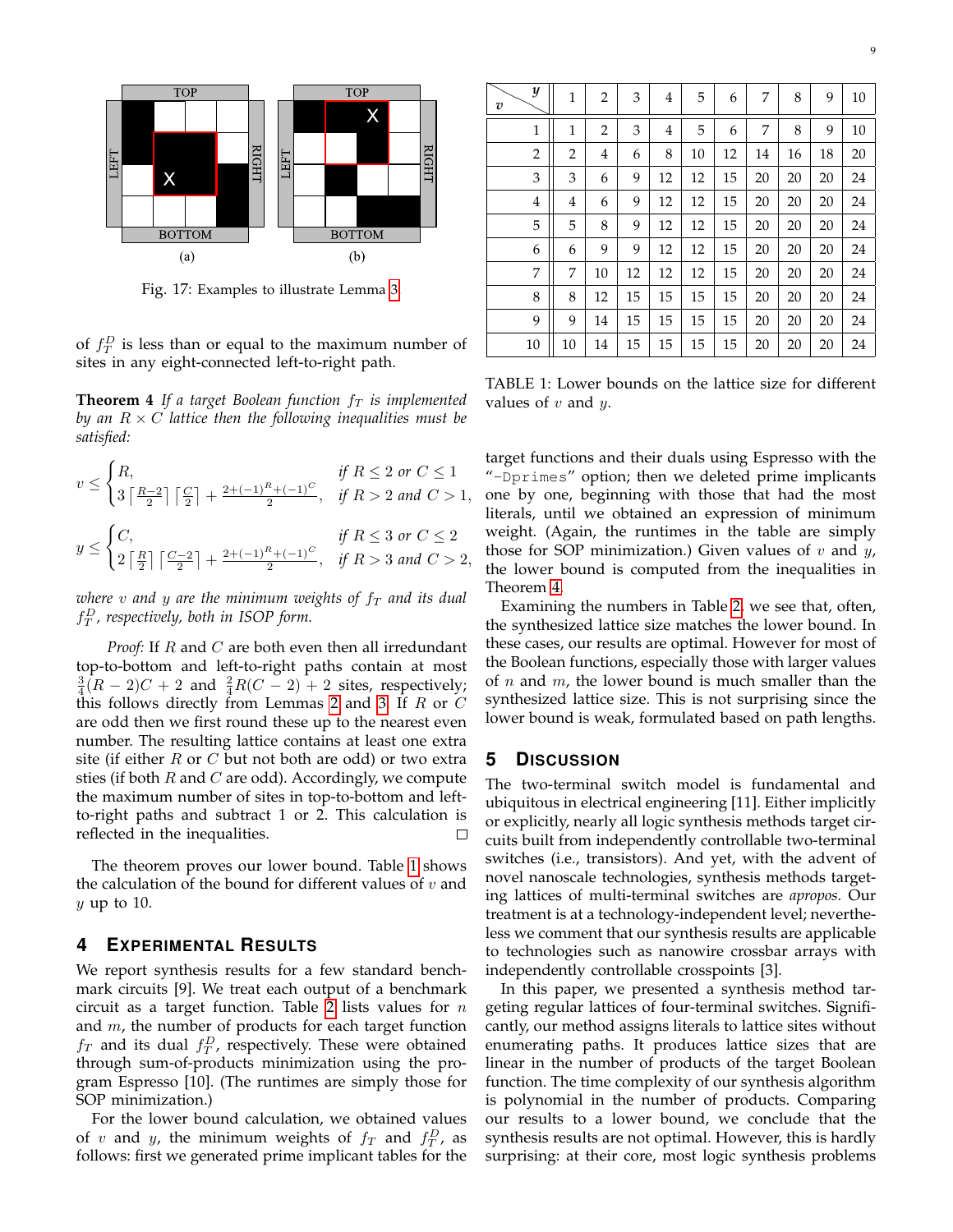| Circuit                 | n                         | m                       | Lattice size    | υ              | y                         | Lower bound             |
|-------------------------|---------------------------|-------------------------|-----------------|----------------|---------------------------|-------------------------|
| alu1                    | 3                         | $\overline{2}$          | 6               | $\overline{2}$ | 3                         | 6                       |
| alu1                    | $\overline{c}$            | 3                       | 6               | 3              | $\overline{2}$            | 6                       |
| alu1                    | 1                         | 3                       | 3               | 3              | $\mathbf{1}$              | 3                       |
| clpl                    | $\overline{4}$            | $\overline{4}$          | $\overline{16}$ | 4              | $\overline{4}$            | $\overline{12}$         |
|                         |                           |                         |                 |                |                           |                         |
| clpl                    | 3                         | 3                       | 9               | 3              | 3                         | 9                       |
| clpl                    | $\overline{2}$            | $\overline{\mathbf{c}}$ | $\overline{4}$  | $\overline{c}$ | $\overline{c}$            | $\overline{4}$          |
| clpl                    | 6                         | 6                       | 36              | 6              | 6                         | 15                      |
| clpl                    | 5                         | 5                       | 25              | 5              | 5                         | 12                      |
| newtag                  | $\overline{8}$            | $\overline{4}$          | $\overline{32}$ | $\overline{3}$ | $\overline{6}$            | $\overline{15}$         |
| dc1                     | $\overline{4}$            | $\overline{4}$          | $\overline{16}$ | $\overline{3}$ | $\overline{3}$            | $\overline{9}$          |
| dc1                     | 2                         | 3                       | 6               | 3              | $\overline{2}$            | 6                       |
| dc1                     | 4                         | $\overline{4}$          | 16              | 3              | $\bf 4$                   | 12                      |
|                         |                           |                         |                 |                |                           |                         |
| dc1                     | 4                         | 5                       | 20              | 4              | 3                         | 9                       |
| dc1                     | 3                         | 3                       | 9               | $\overline{2}$ | 3                         | 6                       |
| misex1                  | $\overline{2}$            | 5                       | $\overline{10}$ | $\overline{4}$ | $\overline{2}$            | 6                       |
| misex1                  | 5                         | 7                       | 35              | 4              | 4                         | 12                      |
| misex1                  | 5                         | 8                       | 40              | 5              | 4                         | 12                      |
| misex1                  | $\overline{4}$            | 7                       | 28              | 5              | 3                         | 9                       |
| misex1                  | 5                         | 5                       | 25              | 4              | 4                         | 12                      |
|                         |                           | 7                       | 42              |                |                           | 12                      |
| misex1                  | 6                         |                         |                 | 4              | 4                         |                         |
| misex1                  | 5                         | 7                       | 35              | $\overline{4}$ | 3                         | 9                       |
| $\overline{\text{ex5}}$ | 1                         | $\overline{3}$          | $\overline{3}$  | $\overline{3}$ | 1                         | $\overline{3}$          |
| ex5                     | 1                         | 5                       | 5               | 5              | 1                         | 5                       |
| ex5                     | 1                         | $\overline{4}$          | $\overline{4}$  | 4              | 1                         | $\overline{4}$          |
| ex5                     | 1                         | 7                       | 7               | 7              | 1                         | 7                       |
| ex5                     | 1                         | 8                       | 8               | 8              | 1                         | 8                       |
|                         |                           |                         |                 |                |                           |                         |
| ex5                     | 1                         | 6                       | 6               | 6              | 1                         | 6                       |
| ex5                     | 8                         | 4                       | 33              | 3              | 6                         | 15                      |
| ex5                     | 10                        | 4                       | 40              | 3              | 8                         | 20                      |
| ex5                     | 7                         | 3                       | 21              | 3              | 7                         | 20                      |
| ex5                     | 7                         | 3                       | 21              | 3              | 6                         | 15                      |
| ex5                     | 8                         | 2                       | 16              | $\overline{c}$ | 8                         | 16                      |
|                         | 9                         |                         |                 |                |                           | 20                      |
| ex5                     |                           | 4                       | 36              | 3              | 8                         |                         |
| ex5                     | 8                         | 2                       | 16              | $\overline{2}$ | 7                         | 14                      |
| ex5                     | 12                        | 6                       | 72              | 4              | 7                         | 20                      |
| ex5                     | 14                        | 8                       | 112             | 4              | 7                         | 20                      |
| ex5                     | 7                         | $\overline{2}$          | 14              | 2              | 7                         | 14                      |
| ex5                     | 6                         | 3                       | 18              | 3              | 6                         | 15                      |
| ex5                     | 6                         | $\overline{c}$          | 12              | $\overline{c}$ | 6                         | 12                      |
|                         |                           | 7                       | 70              | 3              | 7                         | 20                      |
| ex5                     | 10                        |                         |                 |                |                           |                         |
| ex5                     | 6                         | 6                       | 36              | 3              | 6                         | 15                      |
| ex5                     | 12                        | 10                      | 120             | 4              | 8                         | 20                      |
| ex5                     | 14                        | 8                       | 112             | 5              | 7                         | 20                      |
| ex5                     | 8                         | 5                       | 40              | 3              | 7                         | 20                      |
| ex5                     | 10                        | 8                       | 80              | 3              | 7                         | 20                      |
| ex5                     | 12                        | 7                       | 84              | 4              | 7                         | 20                      |
|                         |                           |                         |                 |                |                           |                         |
| ex5                     | 9                         | 3                       | 27              | 3              | 8                         | 20                      |
| ex5                     | 5                         | $\overline{c}$          | 10              | $\overline{2}$ | 5                         | 10                      |
| b12                     | 4                         | 6                       | 24              | 4              | 3                         | 9                       |
| b12                     | 7                         | 5                       | 35              | 4              | 4                         | 12                      |
| b12                     | 7                         | 6                       | 42              | 5              | $\bf 4$                   | 12                      |
| b12                     | $\overline{\mathbf{4}}$   | $\overline{\mathbf{c}}$ | 8               | $\overline{c}$ | $\overline{\mathbf{c}}$   | $\overline{\mathbf{4}}$ |
| b12                     | $\overline{\mathbf{4}}$   | $\overline{c}$          | 8               | $\overline{c}$ | $\overline{4}$            | 8                       |
| b12                     | 5                         | $\mathbf{1}$            | 5               | $\mathbf{1}$   | 5                         | 5                       |
| b12                     | 9                         |                         |                 |                |                           |                         |
|                         |                           | 6                       | 54              | 6              | $\overline{4}$            | 12                      |
| b12                     | 6                         | $\overline{4}$          | 24              | $\overline{4}$ | 6                         | 15                      |
| b12                     | 7                         | $\overline{2}$          | 14              | $\overline{2}$ | 7                         | 14                      |
| newbyte                 | 1                         | $\overline{5}$          | 5               | $\overline{5}$ | 1                         | 5                       |
| newapla2                | $\overline{1}$            | $\overline{6}$          | 6               | $\overline{6}$ | $\overline{1}$            | $\overline{6}$          |
| c17                     | $\overline{\overline{3}}$ | $\overline{3}$          | $\overline{9}$  | $\overline{2}$ | $\overline{\overline{3}}$ | $\overline{6}$          |
| c17                     | $\overline{4}$            | $\overline{2}$          | 8               | $\overline{2}$ | $\overline{2}$            | $\overline{4}$          |
| mp2d                    |                           |                         |                 |                |                           |                         |
|                         | 11                        | 1                       | 11              | $\mathbf{1}$   | 11                        | 11                      |
| mp2d                    | 8                         | 6                       | 48              | 5              | 8                         | 20                      |
| mp2d                    | 10                        | 5                       | 50              | $\overline{4}$ | 10                        | 24                      |
| mp2d                    | 6                         | 10                      | 60              | 9              | 3                         | 15                      |
| mp2d                    | $\mathbf{1}$              | 5                       | 5               | 5              | 1                         | 5                       |
| mp2d                    | 3                         | 6                       | 18              | 5              | $\sqrt{2}$                | 8                       |
| mp2d                    | $\,1$                     | 8                       | 8               | 8              | $\mathbf{1}$              | 8                       |
| mp2d                    | 5                         | $\mathbf{1}$            | 5               | $\mathbf{1}$   | 5                         | $\overline{5}$          |
|                         |                           |                         |                 |                |                           |                         |

<span id="page-9-0"></span>TABLE 2: Proposed lattice sizes and lower bounds on the lattice sizes for the output functions of benchmark circuits.

are computationally intractable; the solutions that are available are based on heuristics. Furthermore, good lower bounds on circuit size are notoriously difficult to establish. In fact, such proofs are related to fundamental questions in computer science, such as the separation of the  $P$  and  $NP$  complexity classes. (To prove that  $P \neq NP$  it would suffice to find a class of problems in NP that cannot be computed by a polynomially sized circuit [12].)

A future direction is to extend the results in this paper to lattices of eight-terminal switches, and then to  $2^k$ terminal switches, for arbitrary  $k$ . Another direction is to study methods for synthesizing robust computation in lattices with *random connectivity*. We have been exploring methods based on the principle of *percolation* [13].

A significant tangent for this work is its mathematical contribution: lattice-based implementations present a novel view of the properties of Boolean functions. We are curious to study the applicability of these properties to the famous problem of testing whether two monotone Boolean functions in ISOP form are dual. This is one of the few problems in circuit complexity whose precise tractability status is unknown [14].

## **ACKNOWLEDGMENTS**

We would like to thank Ivo Rosenberg for his contributions.

# **REFERENCES**

- [1] M. Altun and M. D. Riedel, "Lattice-based computation of Boolean functions," in *Design Automation Conference*, 2010, pp. 609–612.
- [2] C. E. Shannon, "A symbolic analysis of relay and switching circuits," *Transactions of the AIEE*, vol. 57, pp. 713–723, 1938.
- [3] A. DeHon, "Nanowire-based programmable architectures," *ACM Journal on Emerging Technologies in Computing Systems*, vol. 1, no. 2, pp. 109–162, 2005.
- [4] Y. Luo, C. P. Collier, J. O. Jeppesen, K. A. Nielsen *et al.*, "Two-dimensional molecular electronics circuits," *ChemPhysChem*, vol. 3, no. 6, pp. 519–525, 2002.
- [5] A. Khitun, M. Bao, and K. L. Wang, "Spin wave magnetic nanofabric: A new approach to spin-based logic circuitry," *IEEE Transactions on Magnetics*, vol. 44, no. 9, pp. 2141–2152, 2008.
- [6] Y. Zomaya, "Molecular and nanoscale computing and technology," in *Handbook of Nature-Inspired and Innovative Computing*. Springer, 2006, ch. 14, pp. 478–520.
- [7] M. L. Fredman and L. Khachiyan, "On the complexity of dualization of monotone disjunctive normal forms," *Journal of Algorithms*, vol. 21, no. 3, pp. 618–628, 1996.
- [8] T. Ibaraki and T. Kameda, "A theory of coteries: Mutual exclusion in distributed systems," *IEEE Transactions on Parallel and Distributed Systems*, vol. 4, no. 7, pp. 779–794, 1993.
- [9] B. from the 1991 International Workon Logic Synthesis available at http://www.cbl.ncsu.edu:16080/benchmarks/LGSynth93/.
- [10] R. K. Brayton, C. McMullen, G. D. Hachtel, and A. Sangiovanni-Vincentelli, *Logic Minimization Algorithms for VLSI Synthesis*. Kluwer Academic Publishers, 1984.
- [11] R. E. Bryant, "A switch-level model and simulator for MOS digital systems," *IEEE Transactions on Computers*, vol. 33, no. 2, pp. 160– 177, 1984.
- [12] I. Wegener, "Lower bounds on circuit complexity," in *The Complexity of Boolean Functions*. John Wiley & Sons, 1987, ch. 5, pp. 119–144.